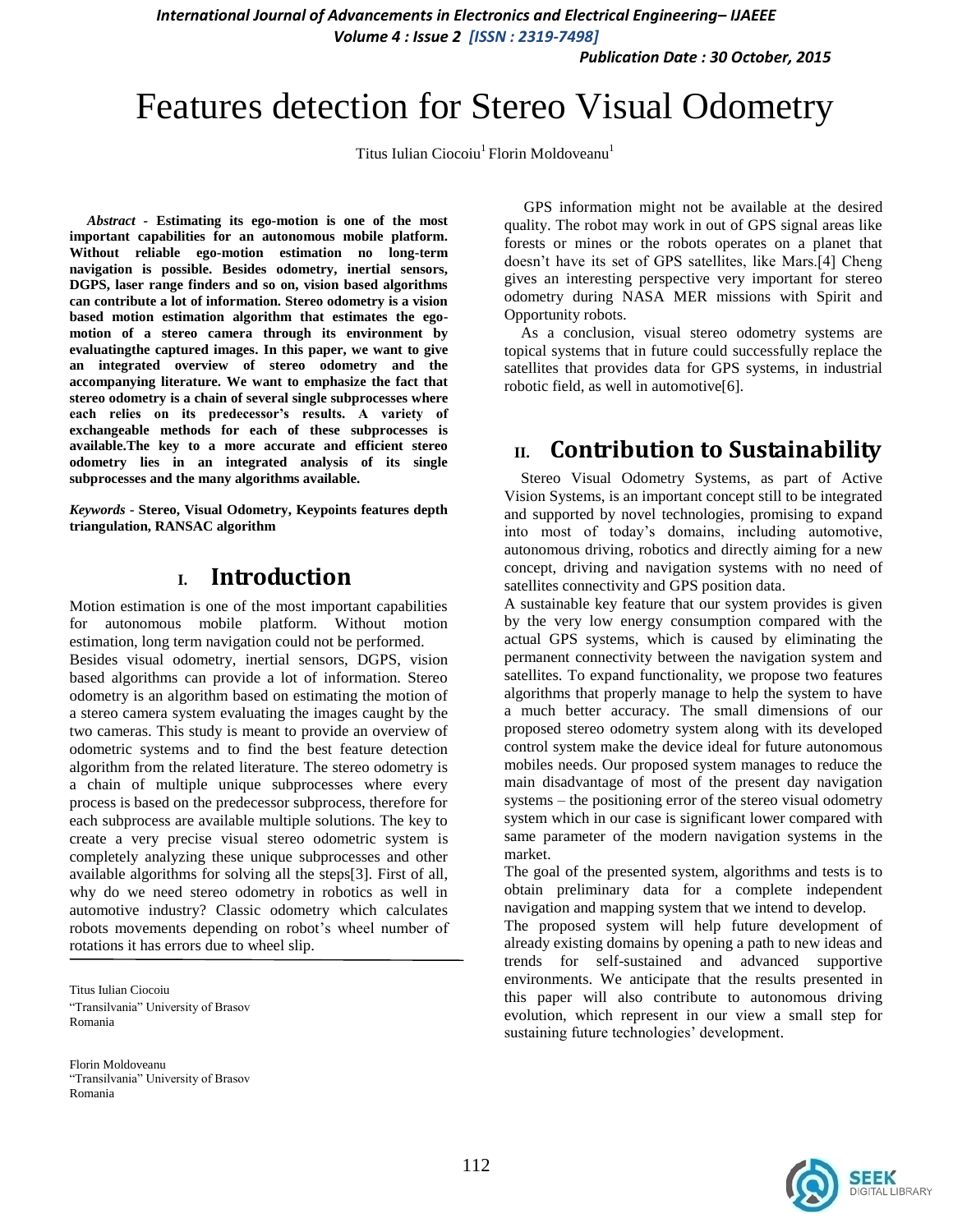### **III. Experimental Results**

#### *A. Stereo Visual Odometry System*

 In automotive and computer vision, visual odometry is the process of determining the position and orientation of a robot by analyzing the associated camera images.

The project was developed in multiple steps, as it follows. First step was to develop the mechanical model necessary for sustaining the servo motors and web cameras and afterwards it was developed the board data acquisition and control servo motors.

The experimental prototype is made of (Fig.1):

- a) acquisition and control board consists of: Supply via a laptop charger, one LM7805 voltage regulators, MAX 232 Integrated Circuit ,ATmega8 microcontroller, DB-9 connector;
- b) 2 Futaba S3305 servo motors
- c) 2 Logitech Quick Cam Pro webcams 9000;
- d) The functional block diagram is the following:



**Fig.1.** General block diagram of the entire system active vision;

First step is to detect key points for each captured frame from the cameras system with two different features detection algorithm (ORB, FAST). After that we eliminate outliers points using RANSAC algorithm and performs stereo correlation.

With the remaining points, coordinate transformation is performed from 2D  $(x,y)$  to 3D $(x,y,z)$  with the triangulation method (Fig.2).

Having the camera parameters and using the triangulation method, the 3D coordinates of the points are obtained  $(x_1$ coordinate of the feature from the left image,  $x_r$ - coordinate of the feature from the left image)[2].

The next step is to use the decomposition (SVD method) in order to obtain the values of the rotation matrix (R) and translation (T) of the cameras. To see more easily if the system calculates the correct system trajectory, we introduced additional calculation of the 3 angles of the camera system (roll, pitch, yaw).



**Fig.2.** Triangulation method and stereo geometry f- focal length,  $x_1$ - coordinate of the feature from the left image,  $x_r$ coordinate of the feature from the right image.

To be able to compare the odometry system result, meanwhile the latitude and the longitude of the stereo cameras system are saved for each frame. With those data the system trajectory is created. These trajectories are compared in order to determine if the odometry system error is approximately equal to 5% [7].

#### *B. Features detection Algorithms*

 Feature matching is at the base of many computer vision problems, such as object recognition or structure from motion. Current methods rely on costly descriptors for detection and matching. In this paper, we propose to use a very fast binary descriptor based on BRIEF, called ORB, which is rotation invariant and resistant to noise. We demonstrate through experiments how ORB is at two orders of magnitude faster than SIFT or SURF, while performing as well in many situations [1].

 $Z=bf(x_1-x_r)$ <br>  $Z=bf(x_1-x_r)$  ( $X_1-x_r$ ) In the first algorithm we evaluate the combination of oFAST and rBRIEF, which is called ORB, using two datasets: images with synthetic in-plane rotation and added Gaussian noise, and a real-world dataset of textured planar images captured from different viewpoints. For each reference image, we compute the oFAST keypoints and rBRIEF features, targeting 500 keypoints per image. [5][9] In the second algorithm we start by detecting FAST points in the image. FAST takes one parameter, the intensity threshold between the center pixel and those in a circular ring about the center. We use circular radius of 9, which has good performance. FAST does not produce a measure of cornerness, and we have found that it has large responses along edges. We employ a Harris corner measure to order first set the threshold low enough to get more than N keypoints, then order them according to the Harris measure, and pick the top N points. We employ a scale pyramid of the image, and produce FAST features at each level in the pyramid [9].

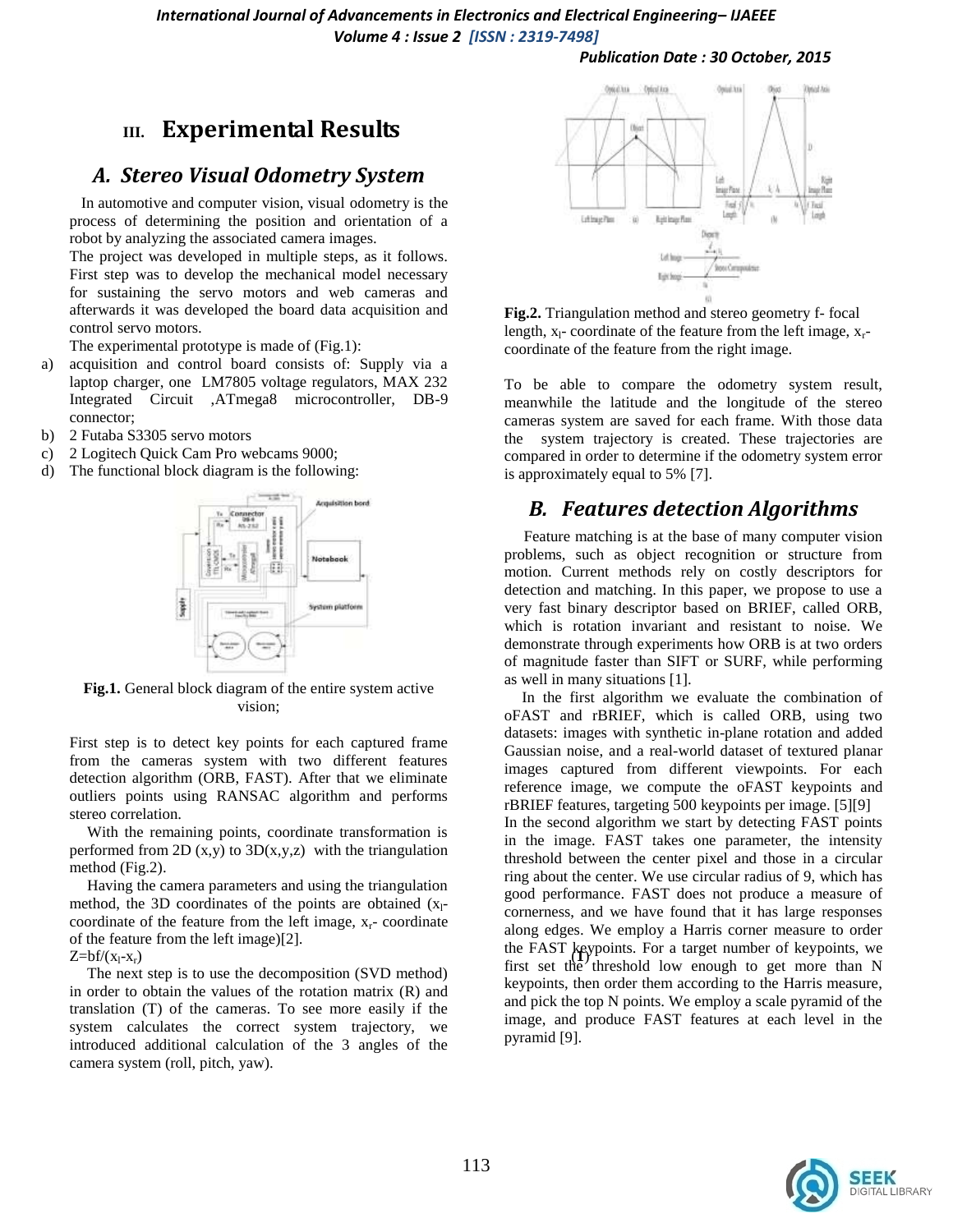*International Journal of Advancements in Electronics and Electrical Engineering– IJAEEE Volume 4 : Issue 2 [ISSN : 2319-7498]* 

#### *Publication Date : 30 October, 2015*

#### *C. Testing Method*

 In order to validate the stereo odometry system's functionality and to determine which of the features detection methods is the adequate solution for further development we conducted a testing session that included recording and comparison between some parameters like ( number of detected points, inlier %, time per frame (ms)) and a questionnaire based evaluation. The inliens are the good features that was detected in the images that was caputerd from the stereo odometry system.

The method is as follows. We first set up a training set of some 300k keypoints, drawn from images in the PASCAL 2006 set [8]. We also enumerate all possible binary tests drawn from a  $31\times31$  pixel patch. Each test is a pair of  $5\times5$ sub-windows of the patch. If we note the width of our patch as  $wp = 31$  and the width of the test sub-window as  $wt = 5$ , then we have  $N = (w_p - w_t)^2$  possible sub-windows. We would like to select pairs of two from these, so we have N/2 binary tests. We eliminate tests that overlap, so we end up with  $M = 205590$  possible tests.

The main algorithm steps are:

1. Run each test against all training patches.

2. Order the tests by their distance from a mean of 0.5, forming the vector T.

3. Greedy search:

(a) Put the first test into the result vector R and remove it from T.

(b) Take the next test from T and compare it against all tests in R. If its absolute correlation is greater than a threshold, discard it; else add it to R.

(c) Repeat the previous step until there are 256 tests in R. If there are fewer than 256, raise the threshold and try again.

At the end of the testing session the learned tests show better diversity and lower correlation[8].

#### *D. Test Results*

 The average values of the features detection parameters number of detected points, inlier %, time per frame (ms) for ORB and FAST algorithms are represented in Table 1. Standard errors and standard deviations are represented as well for each case.

|                                           |            | <b>Inlier</b><br>$\frac{0}{0}$ | N Number of Time per<br>detected<br>points | frame<br>(ms) |
|-------------------------------------------|------------|--------------------------------|--------------------------------------------|---------------|
| 1 <sup>st</sup><br><b>Algorithm</b> Value |            | 45.8                           | 789                                        | 15.3          |
| <b>ORB</b>                                | Std. Error | 1.212                          |                                            |               |
|                                           | Std.       | 1.427                          |                                            |               |
|                                           | Deviation  |                                |                                            |               |
| $2nd$ Algorithm                           | Value      | 28.6                           | 795                                        | 217.3         |
| <b>FAST</b>                               | Std. Error | 1.514                          |                                            |               |
|                                           | Std.       | 2.528                          |                                            |               |
|                                           | Deviation  |                                |                                            |               |
| 3rd and fourth                            | Value      | 30.2                           | 714                                        | 5228.7        |
| <b>Algorithm</b>                          | Std. Error | 2.114                          |                                            |               |
| <b>SURF and SIFT</b>                      | Std.       | 2.142                          |                                            |               |
|                                           | Deviation  |                                |                                            |               |

**Table 1.** Comparative tests for feature detections algorithms.



**Fig. 3.** Matching performance of SIFT, SURF, BRIEF with FAST, and ORB (*oFAST +rBRIEF*) under synthetic rotations with Gaussian noise of 10.

Fig. 3 shows the results for the synthetic test set with added Gaussian noise of 10. Note that the standard BRIEF operator falls off dramatically after about 10 degrees. SIFT outperforms SURF, which shows quantization effects at 45 degree angles due to its Haar-wavelet composition. ORB has the best performance, with over 70% inliers. ORB is relatively immune to Gaussian image noise, unlike SIFT. If we plot the inlier performance vs. noise, SIFT exhibits a steady drop of 10% with each additional noise increment of 5. ORB also drops, but at a much lower rate (Fig.4). [9]



**Fig. 4.** Matching behavior under noise for SIFT and rBRIEF. The noise levels are 0, 5, 10, 15, 20, and 25. SIFT performance degrades rapidly, while rBRIEF is relatively unaffected.

#### *E. Test Discussion*

 The results noted in Table 1 show that all the parameters, (number of features, inlines), are higher for the first algorithm case and also the time per frame (ms) is better in the first algorithm (ORB).

On the second algorithm the number of the features that was detected it is approximately the same like in the first algorithm, but the time of processing it is much bigger than in the ORB algorithm.

Even though we have implemented two different features detection algorithms with fair results, we can sustain that a proper detection is also dependent of system hardware